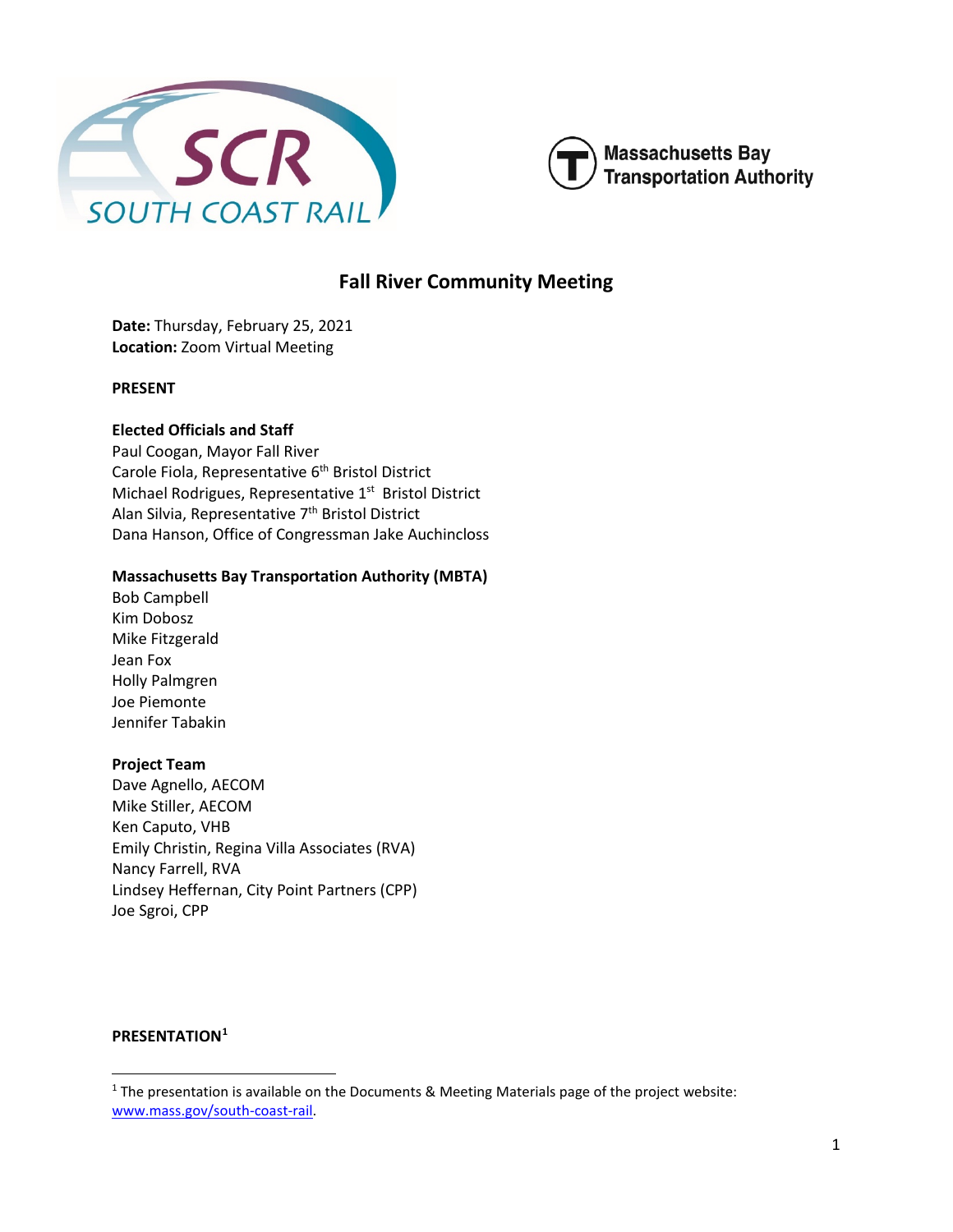Nancy Farrell, RVA team member and meeting moderator, opened the meeting and went over the protocols for the virtual meeting. N. Farrell then introduced Mayor Coogan to say a few words.

Mayor Coogan mentioned how excited he is for SCR and the positive impacts the project will have on the city. He then thanked the team for taking the time go through the presentation.

N. Farrell introduced South Coast Rail Program Manager Jennifer Tabakin to welcome the attendees as well.

J. Tabakin thanked Mayor Coogan and congratulated the team for working on this program for over 20 years to get us to this point in the project. She mentioned that the project will have a positive economic effect on the city. She went over the topics that will be addressed in the presentation to follow.

N. Farrell then introduced the presenters, Jean Fox, Director of Community Engagement, Mike Fitzgerald, Deputy Program Manager, Mike Stiller, Licensed Site Professional, and Bob Campbell, Director of Design Administration.

Jean Fox gave a summary of the project status and update (slide 3) as it pertains to Phase 1 of the overall SCR project. J. Fox said project is still on track for Phase 1 service by the end of 2023, and the project is fully funded under the Capital Investment Plan. Both contracts have been awarded, and construction has started on both lines as if the end of 2020.

J. Fox also provided a summary (slide 4) of the elements of the Fall River Secondary and New Bedford Mainline packages. J. Fox then showed a map of the locations of the Freetown and Fall River Depot Stations as well as the Weaver's Cove Layover (slide 5) and emphasized how close these locations are. J. Fox then went into more detail about what is included in the Fall River Secondary portion of the program: 12.1 miles of track, 2 new stations, 1 layover facility, 10 grade crossings (none in Fall River), 8 bridges, and 10 culverts.

Mike Fitzgerald shared insights on construction activities (slide 8). He mentioned that survey work is going on along the right-of-way, property owners with encroachments have been notified by the MBTA, and notices have been sent to abutters along the right-of-way. Ads have been published in the Fall River Herald, New Bedford Times and Taunton Gazette. M. Fitzgerald gave an update on typical hours of construction, which are now between 7am-7pm, and mentioned that all contractors and site personnel adhere to Covid-19 guidelines (slide 9).

M. Fitzgerald then showed pictures of the work currently occurring, including earthwork and utility work at Weaver's Cover and installing micro piles for the foundation at Fall River Depot Station (slide 10). He showed a picture of marine sheet piles being installed, hydrant installation (slide 11), tree clearing and grubbing, rail at Campanelli Yard (slide 12), and installing sheet piles and platform micro piles (slide 13).

M. Fitzgerald talked about the traffic impacts during the first year of construction (slide 15). Short term impacts will occur at Pearce street, Fall River Depot, Weaver's Cove, and Farm Road Bridge (Horizon Way). Road closures could occur at Pearce Street, Turner Street, and Collins Street bridges but all traffic management plans will be coordinated with the city.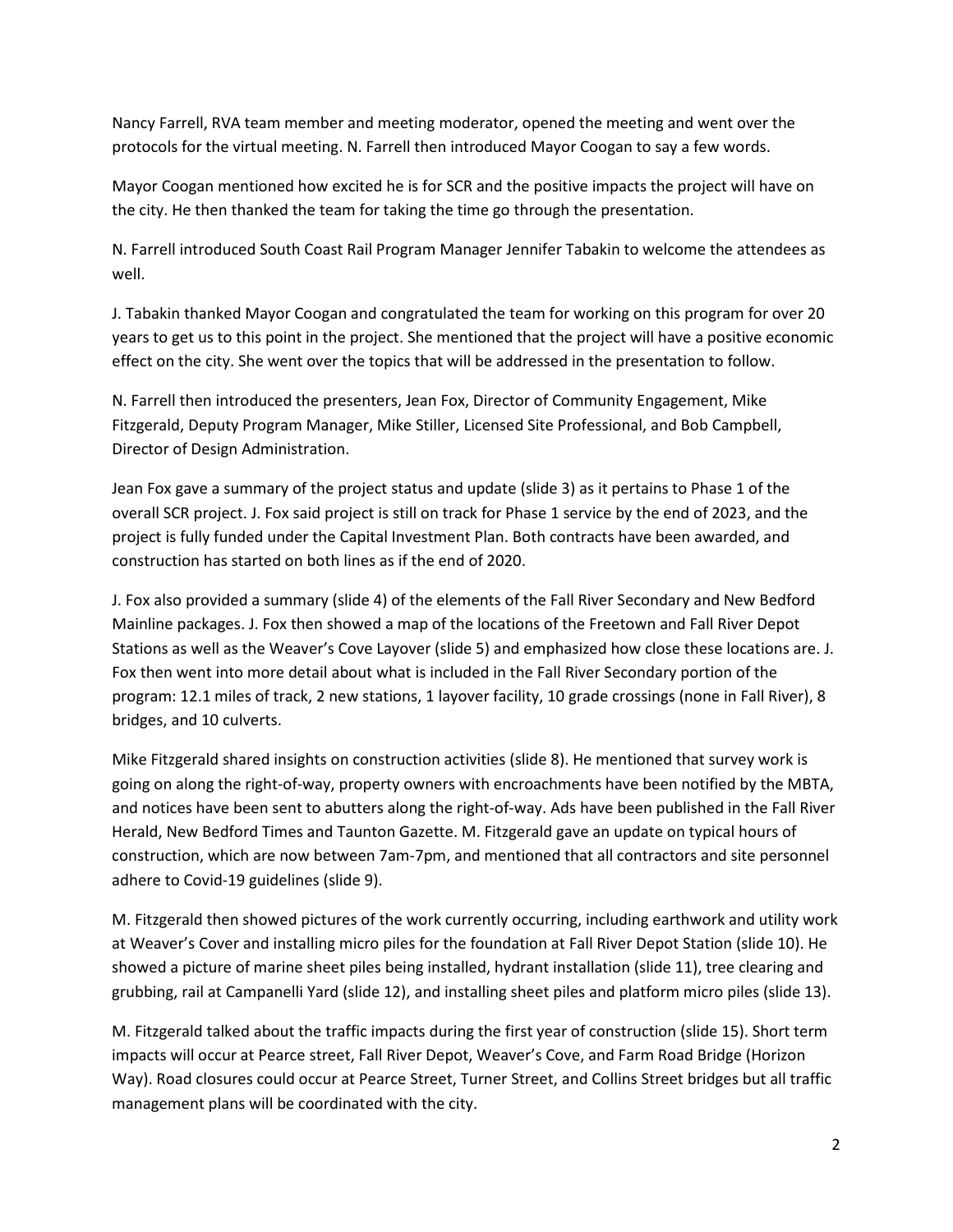M. Fitzgerald provided an 8 week look ahead which will include: installing underground drainage structures and relocating power poles and lines at Weaver's Cove, installing micro piles at Fall River Depot, installing drilled piles at Freetown Station, constructing retaining walls and installing sheet piles along the right-of-way, and continuous tree clearing and grubbing (slide 16).

J. Fox gave more information about the Fall River Depot Station (slide 17). The station is located at Route 79 and Davol Street and will feature high level platforms that conform with full accessibility. The station includes 220 parking spaces, 22 bicycle spaces, accessible parking and electric vehicle charging spaces. The station also includes accessible drop off and pick up as well as bus drop off on North Main Street.

J. Fox then showed a rendering of the Fall River Depot Station (slide 18). She pointed out the fully accessible station will include ramps as well as stairs. J. Fox shared an aerial rendering of the station and layover facility (slides 19 and 20).

J. Fox provided more detail about the layover, including its address at 2680 North Main Street (slide 21). She described how the trains will be kept there overnight where they are cleaned, fueled, and minor maintenance will be performed if needed. There will be a crew quarters and employee parking, with no neighborhood parking allowed. The site will be fenced and secure. J. Fox mentioned how there will be some noise coming from the layover as trains enter and leave, but no horns should be sounding unless there are workers on or near the track. J. Fox reiterated that when the trains arrive at the end of the day the engines are turned off (slide 22).

Mike Stiller reviewed the dust control requirements at Weaver's Cove (slide 23). He mentioned that this is large site and there is a lot of earth work involved; there are a few techniques used to control dust including: water trucks, hydroseed, and smooth-rolling surfaces. Perimeter erosion controls, such as fences and hay bales, tracking pads and street sweeping are also used. M. Stiller also mentioned that dust monitoring is active, and data is collected daily.

M. Stiller described the process for managing the soils at Weaver's Cove (slide 24). The site was formerly a portion of the Shell oil terminal, so the site soils have been sampled and tested. M. Stiller stated that remaining contamination is at great depths of about 25 feet below ground level and SCR construction will not come close to that depth. He also said that there is a Release Abatement Measure (RAM) plan on file with Department of Environmental Protection (DEP) about this issue (see slide 24). He added that Fall River Depot is also listed as a contaminated site and is also on file with the DEP.

Bob Campbell described the offsite traffic mitigation that is still being developed in the design phase (slide 25); construction will begin in 2022. This work will include adding left turn lanes, new traffic signals and sidewalks at President Ave. at North Main Street as well as new pedestrian signals, and sidewalks and curb ramps at President Ave and North Davol Street. He said that it is likely that the SCR project will not do the work at President Ave and North Davol Street as it would likely be torn out as part of the Route 79 project. He added that the SCR team will continue to coordinate with the Route 79 project team throughout design.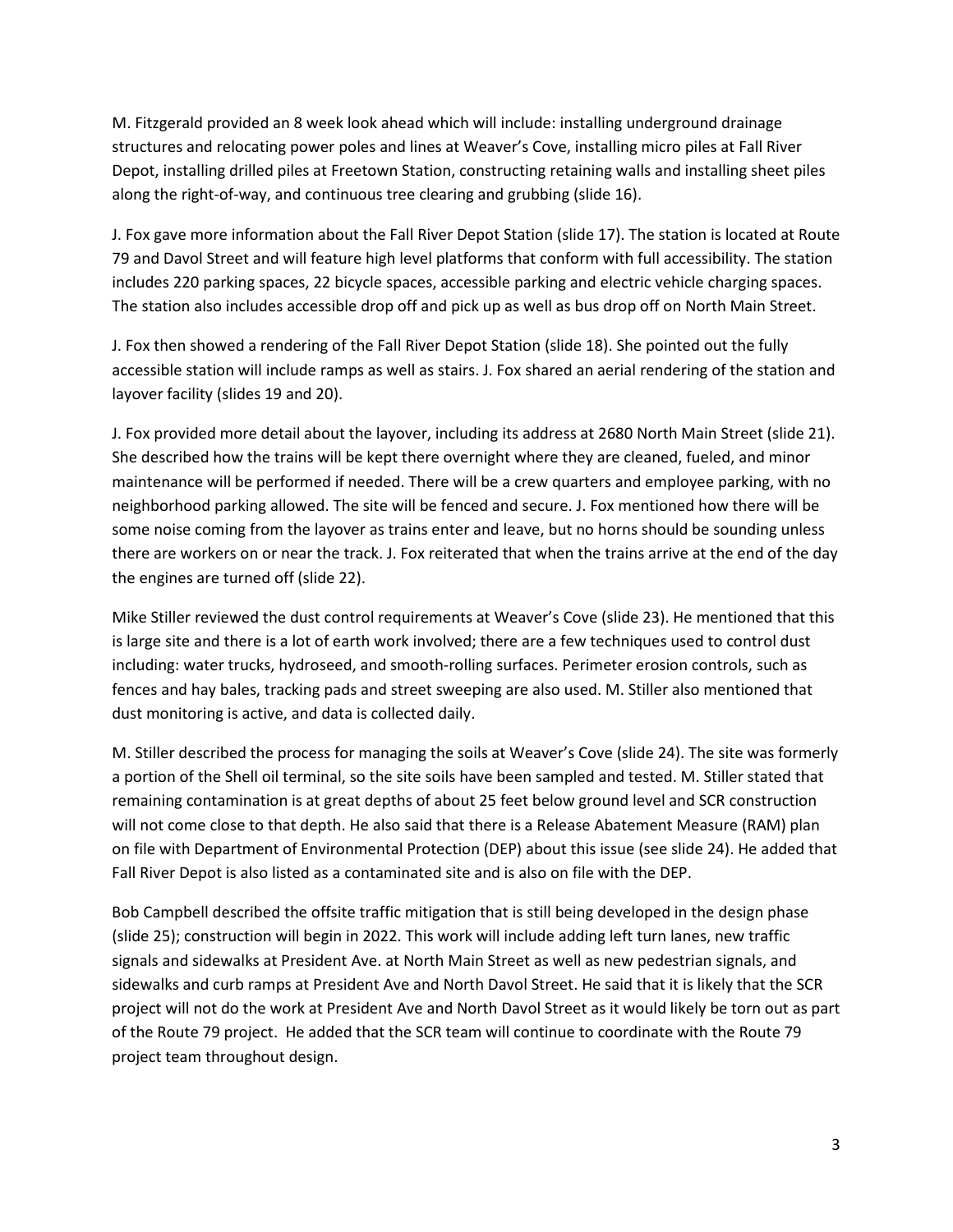J. Fox shared the construction schedule (slide 26) to show how work is underway now. The project is on pace to start service in late 2023. J. Fox encouraged all attendees to sign up for the e-blasts produced weekly (slide 27) so all can stay informed on the construction that is happening and where and when it will occur.

J. Fox encouraged everyone to use the hotline, 774-762-7000 (slide 28) if they have any issues due to the South Coast Rail Project. She said that the SCR team is available to meet with residents, business and elected officials during construction to discuss issues and update stakeholders. J. Fox also warned that this number will be changing, but all will be notified by the e-blast and website.

J. Fox shared the project website address (slide 29)[, www.mass.gov/southcoastrail,](http://www.mass.gov/southcoastrail) as well as an email address for residents to send comments[, southcoastrail@dot.state.ma.us.](mailto:southcoastrail@dot.state.ma.us) She also encouraged attendees to participate in any virtual public meeting taking place involving the project.

## Q&A Session:

- 1. Senator Michael Rodrigues: Thanked the team for the presentation and for always being available for questions.
- 2. Rep. Carole Fiola: Emphasized how long those affected by the project have been waiting for the work to begin, and she is excited that the time has come. She also wanted to thank the team for making the project happen.
- 3. Rep. Alan Silvia: There was difficulty hearing him due to audio issues, but he thanked the team.
- 4. Mayor Coogan: Thanked the team; he thought the presentation was clear and concise and he liked the pictures of the station layover. He looks forward to working with the team in the future.
- 5. Dianne (Attendee): Asked what the team is referring to by "right of way" is it basically either side of the tracks.
	- a. M. Fitzgerald: Answered that it is property on either side of the track, and it is property that the MBTA owns.
	- b. Dianne (Attendee): Asked what encroachments are.
	- c. M. Fitzgerald: Answered that the project has gone out on the right-of-way and has found fence lines and other items that have been moved on to the MBTA's property. The MBTA works with the homeowners to try and get these out of the way.
	- d. N. Farrell: Added that anyone who has questions about their property in particular can write the South Coast Rail email.
- 6. Rick (Attendee): Asked if the ground power stations and locomotives will be stationed at the south end of Weaver's Cove.
	- a. Ken Caputo: Answered that these items will be located at the south end of the layover, but the closest point from the layover to a residence is over 300 feet.
- 7. Stefan Wuensch (Attendee): Asked if the existing electrical infrastructure capacity in the Weaver's Cove neighborhood is sufficient to also power six trains' overnight needs or will there be work done by National Grid to upgrade the area capacity. If upgrades are needed, is there any expectations of electrical outages as the work is performed?
	- a. K. Caputo: Answered that there will not be any outages or disruptions of service. The team has worked with National Grid who has served a Will Serve Letter which promises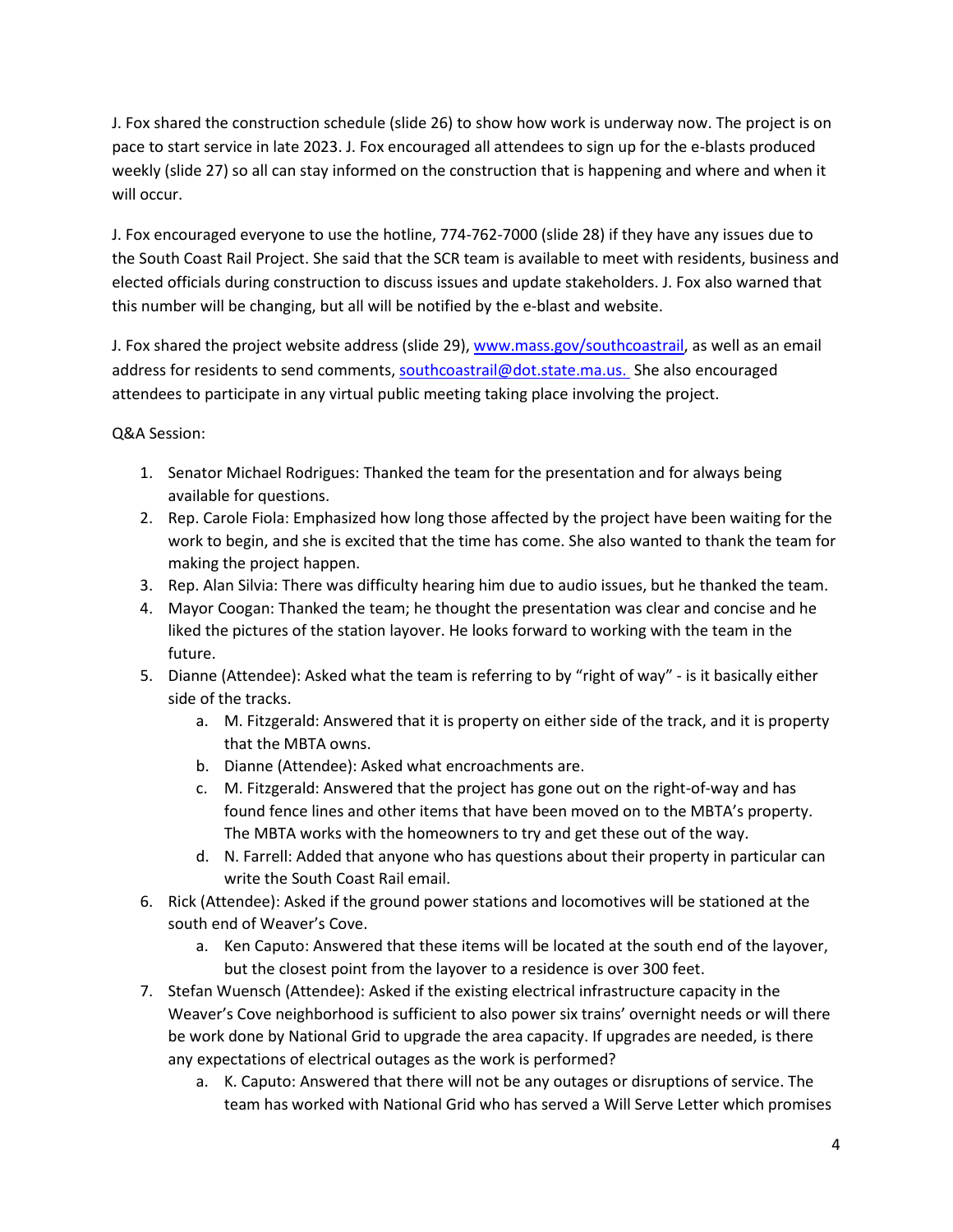that they can provide the amount of power needed. K. Caputo then pointed out on the layover rendering where the transformers and other power sources will be housed.

- 8. Brian Curt (Attendee): Asked if all parking spaces are surface parking or if footings will be installed so that if demand exceeds supply of parking spaces, a deck could be added.
	- a. J. Tabakin: Answered that the parking lot that is being built with the station is surface level. There is opportunity for a garage in the future, but the scope of the South Coast Rail project is to build a surface level lot.
- 9. Dianne (Attendee): Asked where retaining walls are being constructed and will they be near homes abutting the track.
	- a. M. Fitzgerald: Answered that the walls are not a great distance from the track but there are probably a few locations where they are close to some homes.
	- b. K. Caputo: Added that in urban areas a different kind of wall is installed, the heights of these walls are about 6 feet high. They are used for track operation safety and to avoid wetland impacts.
	- c. N. Farrell: Added that there will be fencing along the right-of-way which is very different from walls.
- 10. Dianne (Attendee): Said she has been approached by DOT regarding her property with a map of specific foot paths, and asked when she will be reconnected with the specifics? She believes the pandemic has pretty much stalled as far as she can see regarding her situation.
	- a. N. Farrell: Asked Dianne to write to the team and the project can answer that.
- 11. Dana Hanson from Congressman Jake Auchincloss's Office: No question just wanted to let everyone know that she has been informing the congressman about the SCR project as well as the Viva Fall River Project. She believes this is a wonderful project and wishes to be included in the mix.
- 12. Glen Zaramba (Attendee): Asked if there are plans to protect the holding area from severe weather such as hurricanes, high water or extreme cold/snow.
	- a. M. Fitzgerald: Answered the building that is there was built according to current codes which includes hurricanes and storms. A lot of the electrical equipment is raised to make it resilient.
- 13. Paul DaSilva (Attendee): Asked how often these meetings will occur.
	- a. J. Fox: Answered that the neighborhood groups are very helpful but if anyone ever wants a meeting they just need to reach out.
- 14. Chris D (Attendee): Asked if the project will be hiring dump trucks.
	- a. M. Fitzgerald: Answered that the project will use dump trucks to bring soil in/out as well as other materials. But that is handled by the contractor.
- 15. MC Baxt (Attendee): Asked if the trains will run on weekends and if they will stop at Back Bay and Ruggles.
	- a. J. Fox: Answered that they will not stop at Back Bay and Ruggles with Phase 1, will land at South Station. Full Build is the phase of the project that will connect through Stoughton and Canton and include a stop at Back Bay. In terms of service, it is difficult to say exactly when the trains will run because schedules change all the time, but the plan is to have 3 peak period trains to each Fall River and New Bedford in the morning and evening with a few during the day. Weekend service is planned but nothing is certain yet.